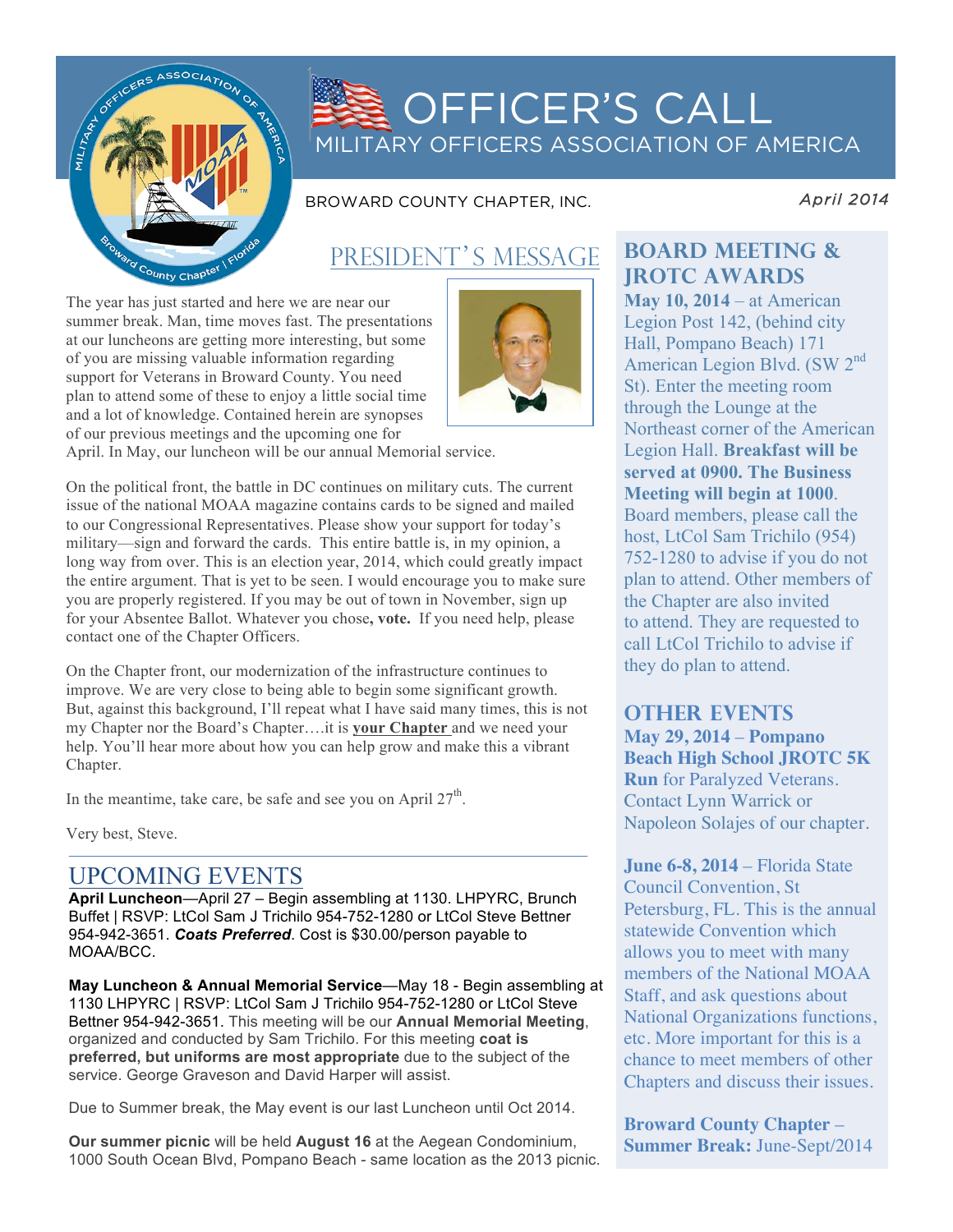

## CHAPTER CONCERNs AND INFORMATION

This recurring column will provide Chapter members with the opportunity to share joys and information with each other and strengthen the bond we have as brother and sister officers and families of our nation's military veterans. If you have any information in this area to share. please advise the Secretary, Jean Bettner, 954-942-3651.

Please provide illness or other caring information regarding our members to our **President, or 3rd VP | Dr. Ronald Anderson, USPHS at 954.941.6189**.

#### *Chapter elected officers include:*

*President*: LTC Steven Bettner |USA 954-942-3651 *1st Vice President*: LtCol Sam Trichilo |USAF 954-752-1280 *2nd Vice President*: LtCol David Harper |USAF 954-249-8868 *3rd Vice President*: Dr. Ronald Anderson |USPHS on Mt. Sinai, there really wasn't a 954-941-6189 *Secretary*: Jean Bettner 954-942-3651 *Treasurer*: LtCol Charles Radoy, USAF 561-733-7276 *Legal*: CPT Ed Fink |USN 954-524-2889 *Chaplain*: LTC Ronald Burgess |USA 954-450-8823

## CHAPLAIN'S CORNER Passover and easter

What do Passover and Easter have in common? We could spend much time talking about how they differ, but what do they have in common? I can think of two themes—freedom and uniqueness. One Rabbi, Barry Leff, of British Columbia, Canada, says the usual response he gets when he asks for the meaning of Passover is "freedom." *The Passover meal, Seder, commemorates the deliverance of Israel from slavery in Egypt*. Celebrating freedom certainly is part of the Passover story, but "it's not simply a "freedom from"—freedom from oppression, freedom from living in fear, but more than that, it is "freedom to"—freedom to serve God<sup>"</sup>

In Christianity Easter also means freedom—freedom from the fear of death and freedom from sin (a life lived outside of God's presence). This freedom allows us the opportunity to choose a life in service to god.

And a second theme is "chosenness" or "Uniqueness." The Exodus story is so central because it celebrates the formation of the Jewish people. Before the Exodus and giving of the Torah, "Jewish people." There were 12 tribes descended from Abraham, but it wasn't until they left Egypt and received the Torah that they really became the "Jewish people." The Exodus story celebrates their "chosenness," their uniqueness The New Testament for Christians puts it this way: "You are a chosen generation, a royal priesthood, a holy nation, His own special people that you may proclaim the praises of Him who called you out of darkness into His marvelous light (I Peter 2:9)."

Both Jews and Christians think of themselves as being blessed, chosen by God for a purpose (mission)--to be a blessing to others. A certain amount of "freedom from" is a necessary precondition to "freedom to." The "children of Abraham" needed to be free of the demands of the Egyptians before they could be free to serve God. Today, each one of us needs to be free from whatever our Egypt is to be able to serve God, family, and God's people. One of the most common recurring phrases in the Torah is "because you were strangers in Egypt." The Jewish people are admonished not to wrong the stranger, because they were strangers in Egypt. Rabbi Barry Leff says, "We celebrate our uniqueness through the Exodus story, but it is for the purpose of carrying a universal message to be kind to the "other." We know what is it is like to be the "other." We are told over and over again (36 times) to remember that WE were slaves in Egypt."

When you celebrate Passover and Easter this year, remember that the holiday is NOT just about celebrating freedom from Egyptian enslavement. Spend a few minutes of your Seder and Easter conversation exploring the question of why God wanted us to be free. What is the "freedom to" we are commanded to pursue? Are we light for a darkened world? We have been blessed; let us now use our freedom and our uniqueness to be a blessing.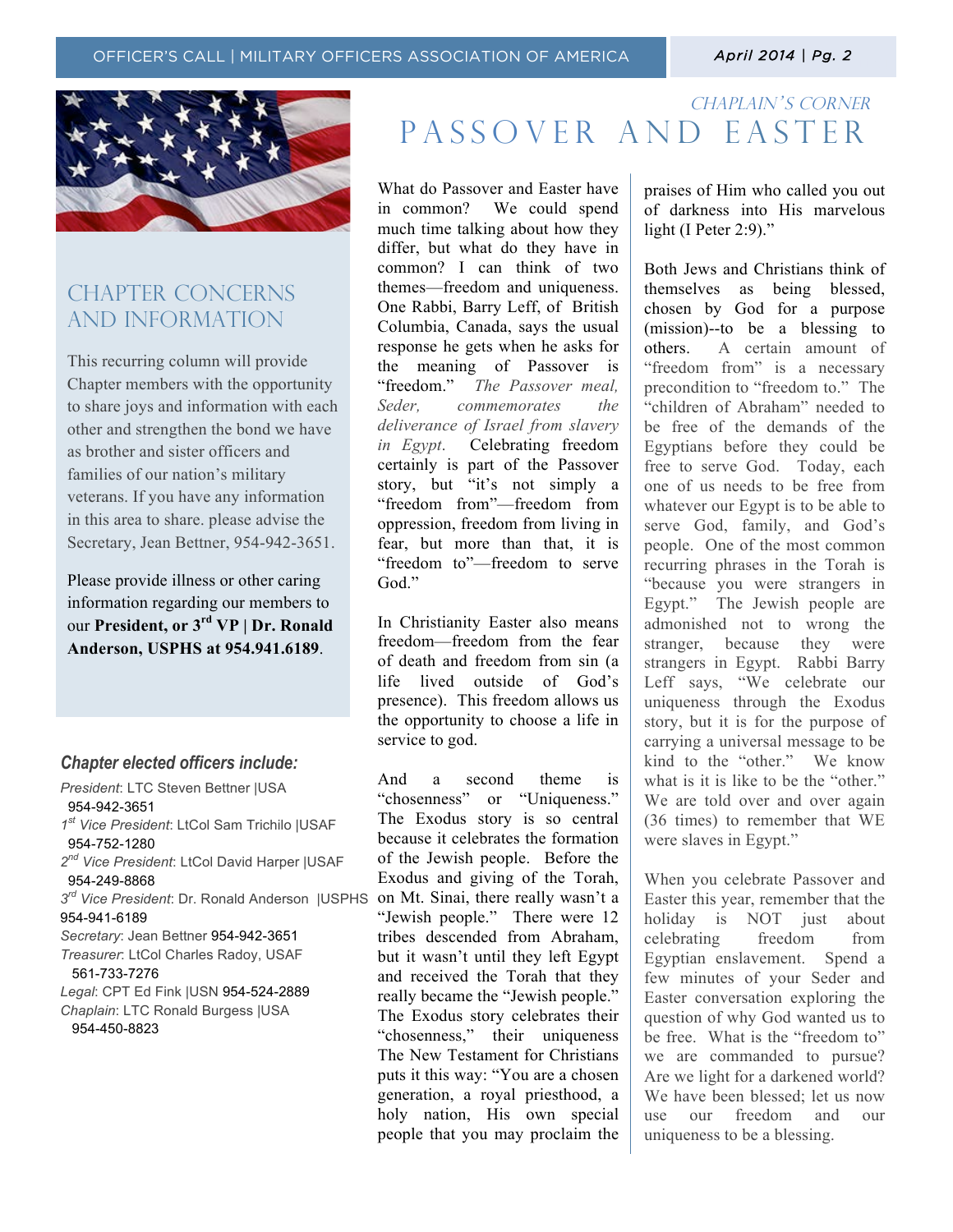## Follow-up: March Presentation

We had another successful and informative Luncheon on March 23 regarding the VA Services available in Broward County.



Pictured above are Dr. Greenberg, Caaron "Doc" Snover, and Sandi Fritz prior to their VA Presentations. The information was helpful and there were a lot of questions. Thanks to them for a great afternoon.

## April Presentation – Mission United

Our next luncheon will feature a presentation from the Mission United folks of Broward County. They provide free services for Veterans' not provided by the VA or the government. They are a new and growing part of the Broward County United Way, devoted solely to Veterans. You will find their presentation both inspiring and energetic. Since they are a part of the United Way it will present us with opportunities for Volunteering. Presenters will be Carlos Molinet and Jonathan Davidson. **This will be on Sunday April 27. At 1230 at the LPYRC.** 



**CHAPTER WEBSITE: www.browardmoaa.com**

### **Did you see this article in military.com?**

*April 17, 2014 – Bryant Jordan*

Veterans being treated at Department of Veterans Affairs hospitals have given the agency high marks in customer satisfaction, according to a survey conducted by an independent company.



The American Customer Satisfaction Index, which conducts surveys for government and private sector services, rated the VA 84 for inpatient care and 82 for outpatient care on a 100-point scale. Those numbers compare favorably with the private sector hospitals for inpatient and outpatient care, which place 80 and 83, respectively, on the index.

"Our nation's veterans deserve the best care, and the ACSI survey results help us better understand how veterans feel about their overall health care experience at VA," VA Secretary Eric Shinseki said. "There is always more work to do, and we are focused on continuous improvement to the care we provide."



*Who is this guy in the Blue Uniform?? HINT: The Embry-Riddle Aeronautical University ROTC Ball.*